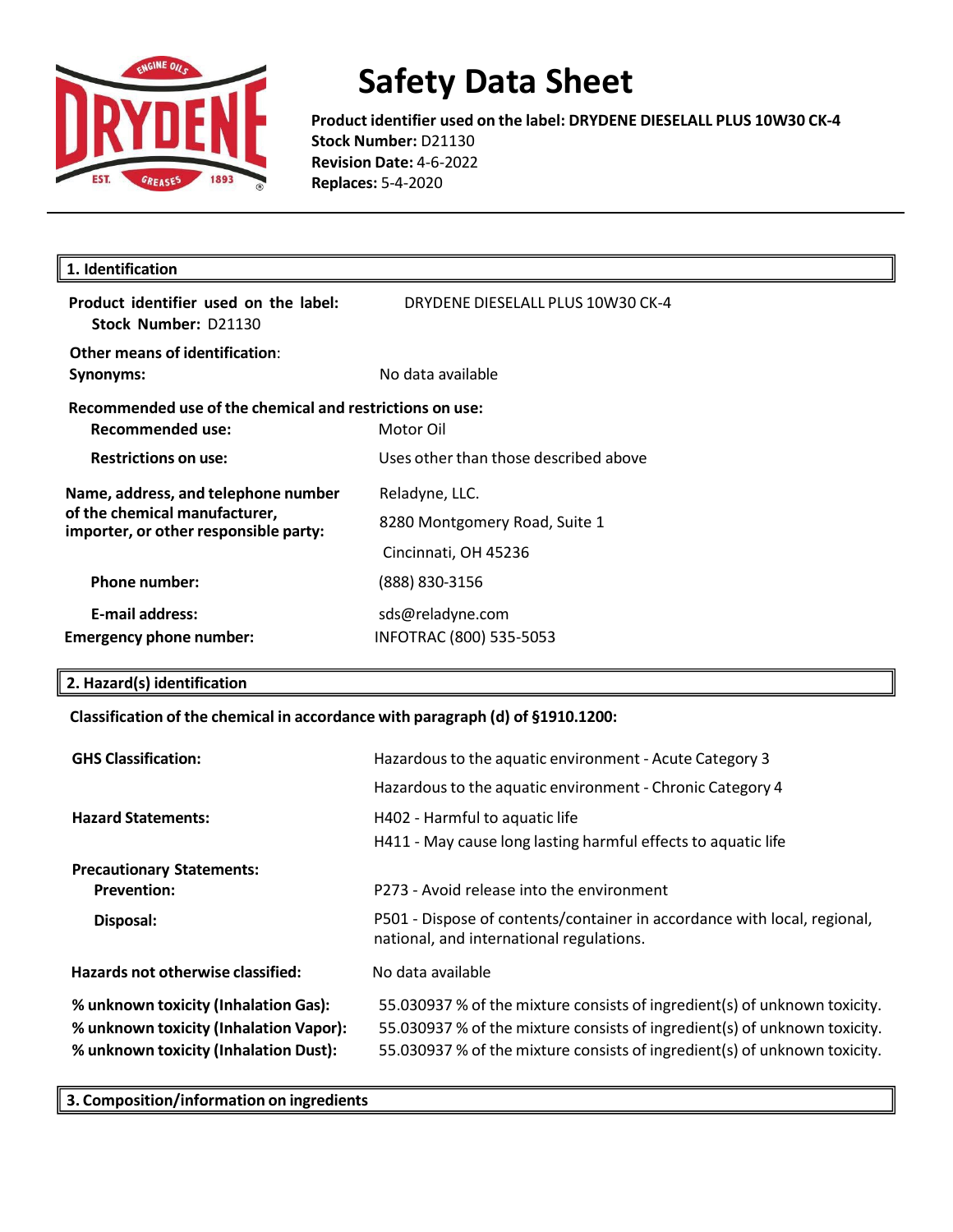**Product identifier used on the label: DRYDENE DIESELALL PLUS 10W30 CK-4 Stock Number:** D21130 **Revision Date:** 4-7-2022 **Replaces:** 5-4-2020

| <b>Chemical Name</b>                               | Common name and<br>synonyms | CAS#       | %         |
|----------------------------------------------------|-----------------------------|------------|-----------|
| Lubricating oils, petroleum,<br>hydrotreated spent | No data available           | 64742-58-1 | $15 - 40$ |

**One or more hazardous ingredient(s) is claimed as a trade secret under the OSHA Hazard Communication Standard. The hazards of this (these) ingredient(s) are given on this SDS.**

| 4. First-aid measures |  |
|-----------------------|--|
|-----------------------|--|

**Description of necessary measures,subdivided according to the different routes of exposure, i.e., inhalation, skin and eye contact, and ingestion:**

| Inhalation:                                                                                 | Remove to fresh air. If breathing is difficult, have a trained individual<br>administer oxygen.                                                                                                         |  |
|---------------------------------------------------------------------------------------------|---------------------------------------------------------------------------------------------------------------------------------------------------------------------------------------------------------|--|
| <b>Eye Contact:</b>                                                                         | Flush eyes with plenty of water for at least 20 minutes retracting eyelids<br>often. Tilt the head to prevent chemical from transferring to the<br>uncontaminated eye. Get immediate medical attention. |  |
| <b>Skin Contact:</b>                                                                        | Wash with soap and water. Get medical attention if irritation develops or<br>persists. Seek medical advice if symptoms persist.                                                                         |  |
| Ingestion:                                                                                  | Minimal risk of harm if swallowed. Do not induce vomiting. Seek medical<br>attention immediately. Provide medical care provider with this SDS.                                                          |  |
| Most important symptoms/effects,<br>acute and delayed:                                      | None Known                                                                                                                                                                                              |  |
| Indication of immediate medical<br>attention and special treatment<br>needed, if necessary: | Aspiration during swallowing or vomiting may severely damage the lungs.<br>If evacuation of stomach contents is necessary, use method least likely to<br>cause aspiration.                              |  |

### **5. Fire-fighting measures**

### **Suitable (and unsuitable) extinguishing media:**

| Suitable extinguishing media:                  | Use alcohol resistant foam, carbon dioxide, or dry chemical when fighting<br>fires. Water or foam may cause frothing if liquid is burning but it still may<br>be a useful extinguishing agent if carefully applied to the surface of the<br>fire. Do not direct a stream of water into the hot burning liquid. |
|------------------------------------------------|----------------------------------------------------------------------------------------------------------------------------------------------------------------------------------------------------------------------------------------------------------------------------------------------------------------|
| Unsuitable extinguishing media:                | No data available                                                                                                                                                                                                                                                                                              |
| Specific hazards arising from the<br>chemical: | No data available                                                                                                                                                                                                                                                                                              |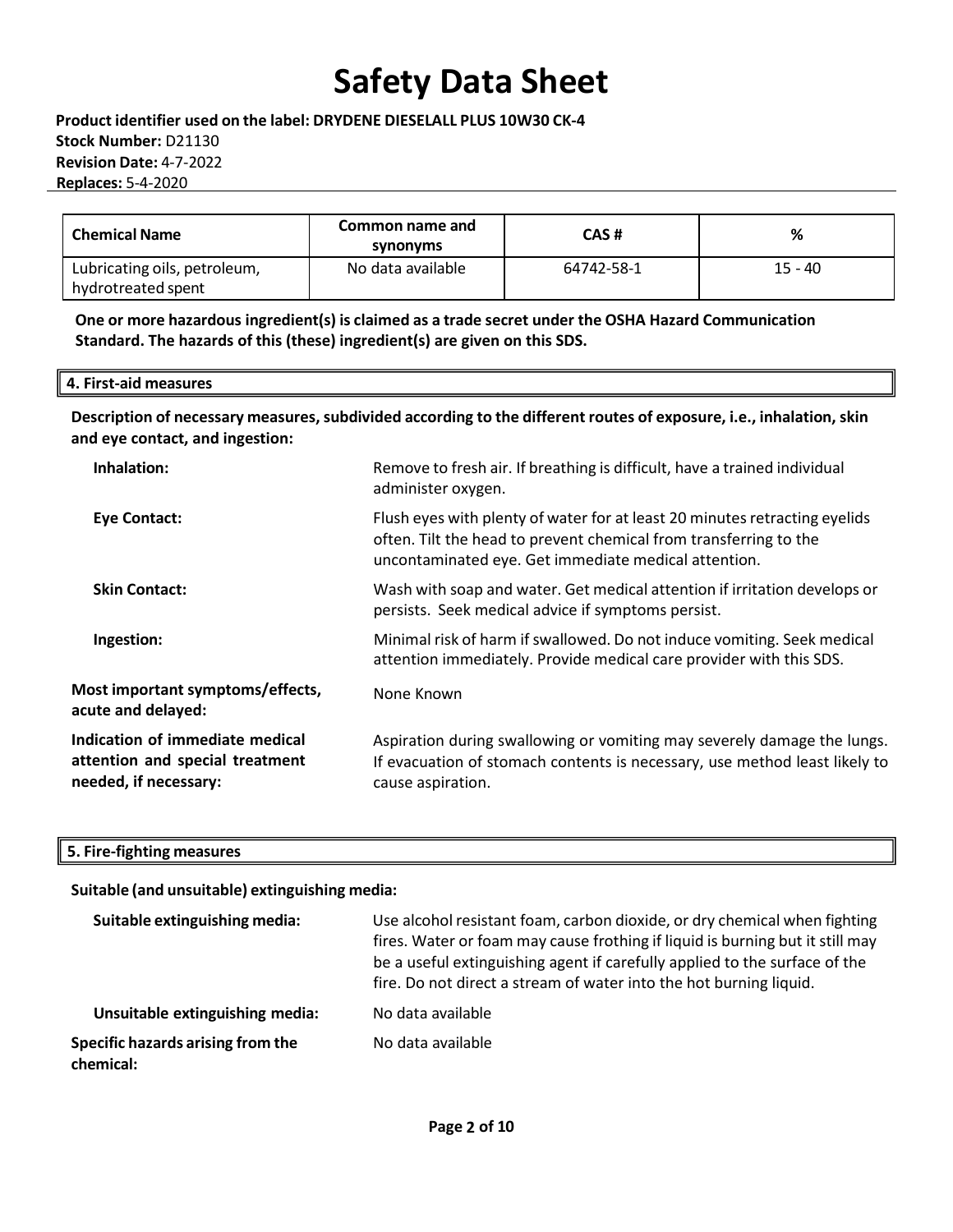#### **Product identifier used on the label: DRYDENE DIESELALL PLUS 10W30 CK-4 Stock Number:** D21130 **Revision Date:** 4-7-2022 **Replaces:** 5-4-2020

| Hazardous combustion products:   | Carbon monoxide, Hydrogen sulfide, Nitrogen containing gases, Smoke |
|----------------------------------|---------------------------------------------------------------------|
| Special protective equipment and | No data available                                                   |
| precautions for fire-fighters:   |                                                                     |

| 6. Accidental release measures                                          |                                                                                                                                                                                                                                                                                                                                                                                                                                    |
|-------------------------------------------------------------------------|------------------------------------------------------------------------------------------------------------------------------------------------------------------------------------------------------------------------------------------------------------------------------------------------------------------------------------------------------------------------------------------------------------------------------------|
| Personal precautions, protective<br>equipment and emergency procedures: | Avoid release to the environment.                                                                                                                                                                                                                                                                                                                                                                                                  |
| <b>Methods and materials for containment</b><br>and cleaning up:        | Prevent the spread of any spill to minimize harm to human health and<br>the environment if safe to do so. Wear complete and proper personal<br>protective equipment following the recommendation of Section 8 at a<br>minimum. Dike with suitable absorbent material like granulated clay.<br>Dispose of according to Federal, State, Local, or Provincial regulations.<br>Used fluid should be disposed of at a recycling center. |

| 7. Handling and storage                                                                      |                                                                           |
|----------------------------------------------------------------------------------------------|---------------------------------------------------------------------------|
| <b>Precautions for safe handling:</b>                                                        | Mildly irritating material. Avoid unnecessary exposure. No data available |
| Conditions for safe storage, including<br>any incompatibilities:<br>Safe storage conditions: | Store in a cool dry place. Isolate from incompatible materials.           |
| <b>Materials to Avoid/Chemical</b><br>Incompatibility:                                       | Strong oxidizing agents                                                   |

### **8. Exposure controls/personal protection**

**OSHA permissible exposure limit (PEL), American Conference of Governmental Industrial Hygienists (ACGIH) Threshold Limit Value (TLV), and any other exposure limit used or recommended by the chemical manufacturer, importer, or employer preparing the safety data sheet, where available:**

| <b>Chemical component</b>                    | <b>OSHA PEL</b> | <b>ACGIH TLV</b> | <b>ACGIH STEL</b> | <b>IDLH</b>       |
|----------------------------------------------|-----------------|------------------|-------------------|-------------------|
| Lubricating oils,<br>petroleum, hydrotreated | 5 mg/m $3$      | 5 mg/m $3$       | $10 \text{ mg/m}$ | No data available |
| spent                                        |                 |                  |                   |                   |

**Appropriate engineering controls:** Use local exhaust ventilation or other engineering controls to minimize exposures and maintain operator comfort.

**Individual protection measures,such as personal protective equipment:**

**Respiratory Protection:** Respiratory protection may be required to avoid overexposure when handling this product. General or local exhaust ventilation is the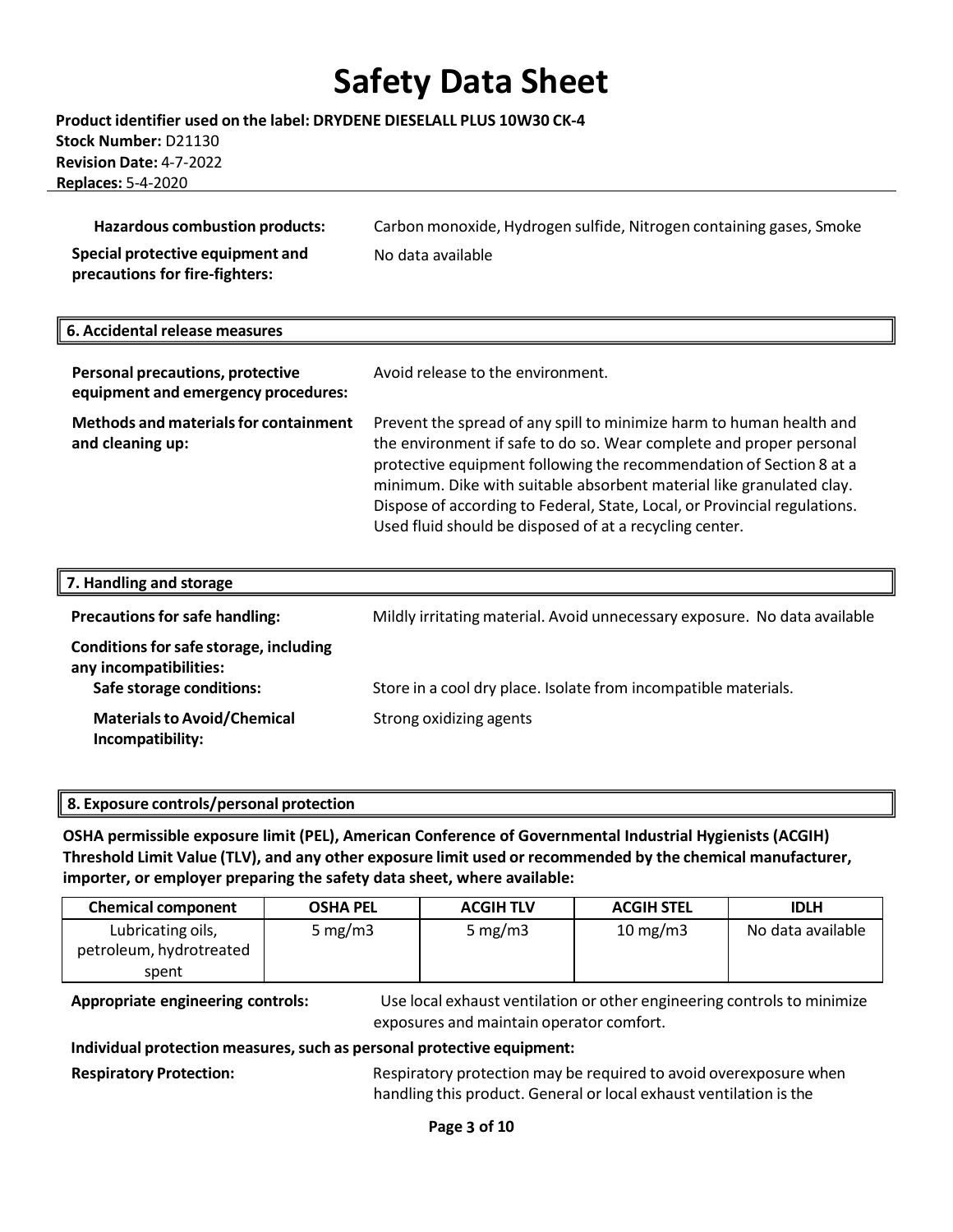**Product identifier used on the label: DRYDENE DIESELALL PLUS 10W30 CK-4 Stock Number:** D21130 **Revision Date:** 4-7-2022 **Replaces:** 5-4-2020

|                                    | preferred means of protection. Use a respirator if general room<br>ventilation is not available or sufficient to eliminate symptoms. None<br>required where adequate ventilation is provided. If airborne<br>concentrations are above the applicable exposure limits, use<br>NIOSH/MSHA approved respiratory protection. |
|------------------------------------|--------------------------------------------------------------------------------------------------------------------------------------------------------------------------------------------------------------------------------------------------------------------------------------------------------------------------|
| <b>Respirator Type(s):</b>         | None required where adequate ventilation is provided. If airborne<br>concentrations are above the applicable exposure limits, use<br>NIOSH/MSHA approved respiratory protection.                                                                                                                                         |
| Eye protection:                    | Wear chemically resistant safety glasses with side shields when handling<br>this product. Do not wear contact lenses.                                                                                                                                                                                                    |
| <b>Skin protection:</b>            | Where use can result in skin contact, practice good personal hygiene and<br>wear impervious gloves. Wash hands and other exposed areas with mild<br>soap and water before eating, drinking, and when leaving work.                                                                                                       |
| Gloves:                            | Neoprene, Nitrile                                                                                                                                                                                                                                                                                                        |
| <b>General hygiene conditions:</b> | No data available                                                                                                                                                                                                                                                                                                        |

### **9. Physical and chemical properties**

| Appearance (physical state, color etc.):                   |                   |
|------------------------------------------------------------|-------------------|
| <b>Physical state:</b>                                     | Liquid            |
| Color:                                                     | <b>Brown</b>      |
| Odor:                                                      | Mild              |
| <b>Odor Threshold:</b>                                     | Not determined    |
| pH:                                                        | No data available |
| Melting point/freezing point:                              |                   |
| <b>Melting Point:</b>                                      | No data available |
| <b>Freezing point:</b>                                     | No data available |
| Initial boiling point and boiling range<br>$(^{\circ}C)$ : | 280               |
| Flash Point (°C):                                          | 222               |
| <b>Evaporation Rate:</b>                                   | No data available |
| Flammability (solid, gas):                                 | No data available |
| Upper/lower flammability or explosive<br>limits:           |                   |
| <b>Upper flammability or explosive</b>                     | Not established   |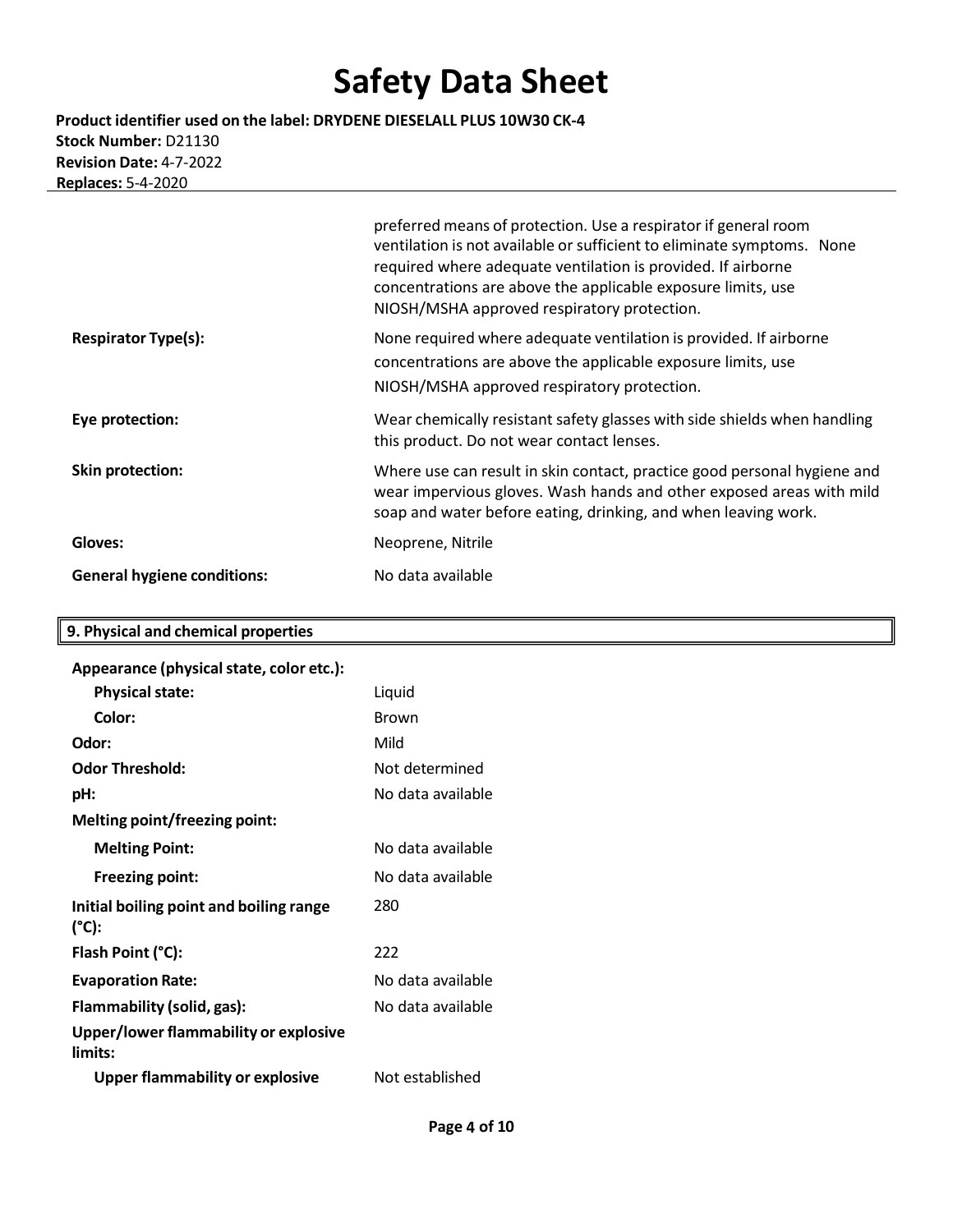**Product identifier used on the label: DRYDENE DIESELALL PLUS 10W30 CK-4 Stock Number:** D21130 **Revision Date:** 4-7-2022 **Replaces:** 5-4-2020

| limits:                                 |                   |
|-----------------------------------------|-------------------|
| Lower flammability or explosive         | Not established   |
| limits:                                 |                   |
| Vapor pressure:                         | No data available |
| Vapor density:                          | No data available |
| <b>Relative density:</b>                | 0.87              |
| Solubility(ies):                        | Negligible        |
| Partition coefficient: n-octanol/water: | No data available |
| <b>Auto-ignition temperature:</b>       | No data available |
| <b>Decomposition Temperature:</b>       | Not determined    |
| <b>Viscosity:</b>                       | 82.06 cSt @ 40°C  |
| <b>Volatile organic compound (VOC)</b>  | 0.000000          |
| content and percentage of volatiles:    |                   |

#### **10. Stability and reactivity**

| <b>Reactivity:</b>                                                    |                                                                                                                                                                                                                                                                                                                            |
|-----------------------------------------------------------------------|----------------------------------------------------------------------------------------------------------------------------------------------------------------------------------------------------------------------------------------------------------------------------------------------------------------------------|
| <b>Chemical stability:</b>                                            | Stable under normal conditions.                                                                                                                                                                                                                                                                                            |
| <b>Possibility of hazardous reactions:</b>                            | None expected under standard conditions of storage.                                                                                                                                                                                                                                                                        |
| Conditions to avoid (e.g., static<br>discharge, shock, or vibration): | Temperatures above the high flash point of this combustible material in<br>combination with sparks, open flames, or other sources of ignition.<br>Moisture (will lead to product performance degradation).                                                                                                                 |
| Incompatible materials:                                               | Strong oxidizing agents                                                                                                                                                                                                                                                                                                    |
| <b>Hazardous decomposition products:</b>                              | Carbon monoxide, sulfur oxides, aldehydes, and other petroleum<br>decomposition products in the case of incomplete combustion. Oxides of<br>nitrogen, phosphorus, calcium, copper, magnesium, sodium, and<br>hydrogen sulfide may also be present., Carbon monoxide, Hydrogen<br>sulfide, Nitrogen containing gases, Smoke |

#### **11. Toxicological information**

**Description of the varioustoxicological (health) effects and the available data used to identify those effects:**

| Information on the likely routes of<br>exposure (inhalation, ingestion, skin<br>and eye contact): | No data available |
|---------------------------------------------------------------------------------------------------|-------------------|
| Symptoms related to the physical,                                                                 | None Known        |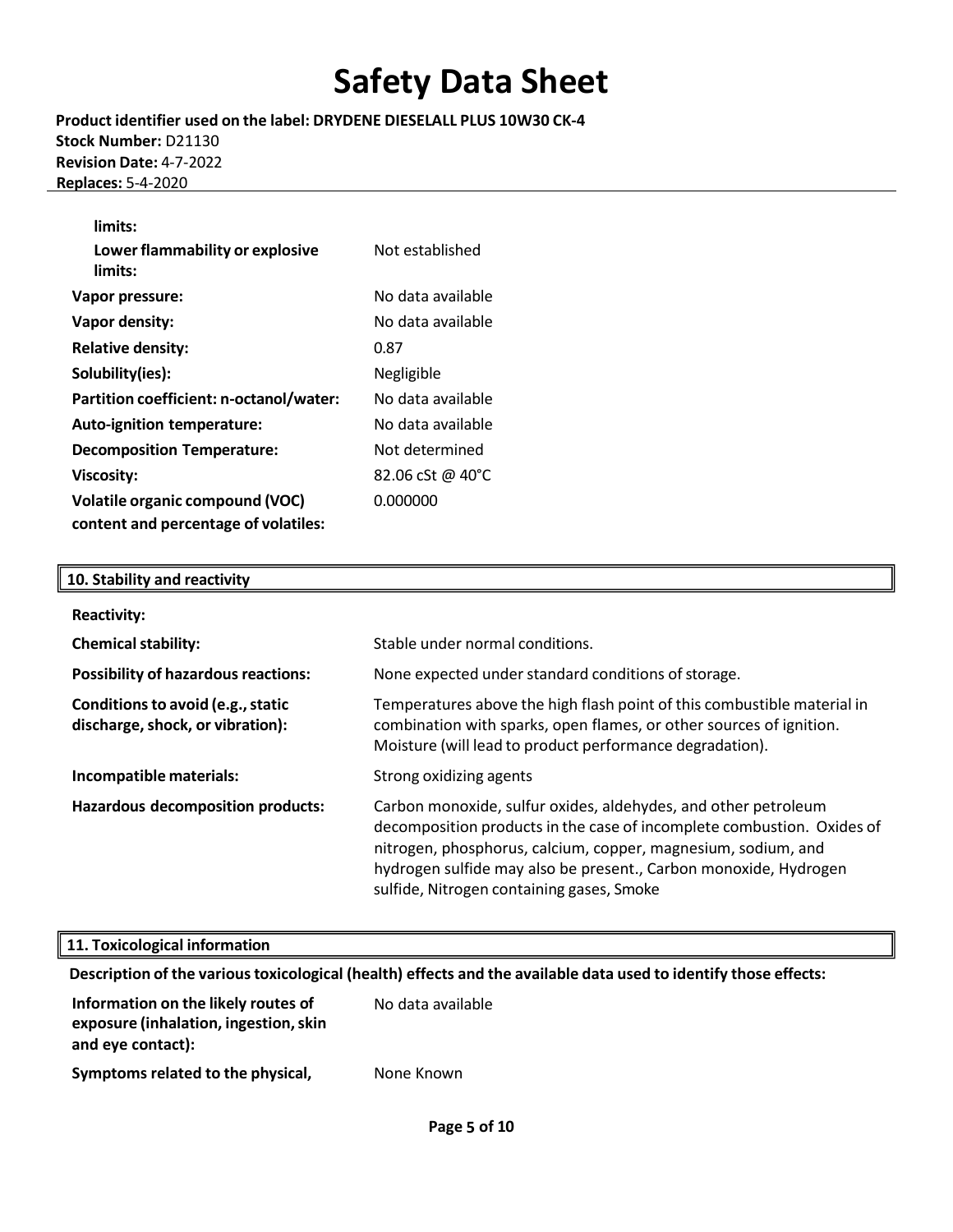**Product identifier used on the label: DRYDENE DIESELALL PLUS 10W30 CK-4 Stock Number:** D21130 **Revision Date:** 4-7-2022 **Replaces:** 5-4-2020

### **chemical and toxicological characteristics: Delayed and immediate effects and also chronic effectsfrom short- and long-term exposure: Ingestion Toxicity:** Although this product has a low order of acute oral toxicity, aspiration of minute amounts into the lungs during ingestion or vomiting may cause mild to severe pulmonary injury and possibly death. **Skin Contact:** This material is likely to be slightly irritating to skin based on animal data.Can cause minor skin irritation, defatting, and dermatitis. **Absorption:** Likely to be practically non-toxic based on animal data. **Inhalation Toxicity:** No hazard in normal industrial use. Likely to be practically non-toxic based on animal data. **Eye Contact:** This material is likely to be non-irritating to eyes based on animal data. **Sensitization:** No data available **Mutagenicity:** Mo data available to indicate product or any components present at greater than 0.1% is mutagenic or genotoxic. **Carcinogenicity:** Not expected to cause cancer. This product meets the IP-346 criteria of <3% PAH's and is not considered a carcinogen by the International Agency for Research on Cancer. **STOT-single exposure:** Based on available data, the classification criteria are not met. **STOT-repeated exposure:** Based on available data, the classification criteria are not met. **Aspiration hazard:** Based on available data, the classification criteria are not met. **Other information:** No data available

#### **Numerical measures of toxicity (such as acute toxicity estimates):**

| <b>Chemical Name</b>                                  | LD50 Oral              | LD50 Dermal                                                           | <b>LC50 Inhalation</b> |
|-------------------------------------------------------|------------------------|-----------------------------------------------------------------------|------------------------|
| Lubricating oils,<br>petroleum, hydrotreated<br>spent | OLD50 Rat > 2000 mg/kg | Dermal LD50 Rabbit > 4480<br>mg/kg<br>Dermal LD50 Rat > 2000<br>mg/kg |                        |

Is the hazardous chemical is listed in the National Toxicology Program (NTP) Report on Carcinogens (latest edition) or **has been found to be a potential carcinogen in the International Agency for Research on Cancer (IARC) Monographs (latest edition), or by OSHA:**

| <b>Chemical Name</b>    | <b>OSHA Carcinogen</b> | <b>IARC Carcinogen</b> | <b>NTP Carcinogen</b> |
|-------------------------|------------------------|------------------------|-----------------------|
| There are no components |                        |                        |                       |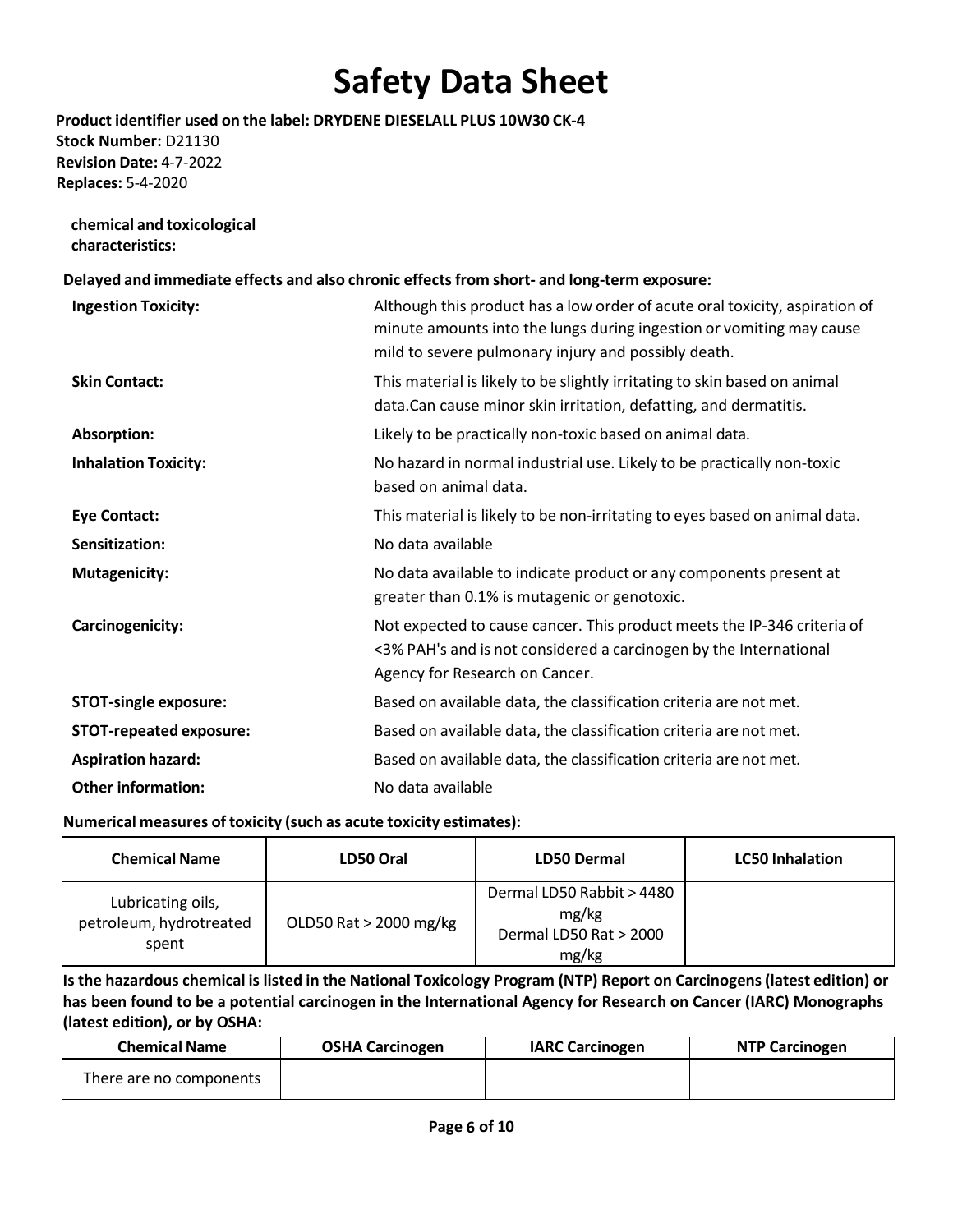**Product identifier used on the label: DRYDENE DIESELALL PLUS 10W30 CK-4 Stock Number:** D21130 **Revision Date:** 4-7-2022 **Replaces:** 5-4-2020

| that are known or reported |  |  |
|----------------------------|--|--|
| to cause cancer.           |  |  |

#### **12. Ecological information**

**Ecotoxicity (aquatic and terrestrial, where available):**  No data available

**Ecological Toxicity Data:**

| <b>Chemical Name</b>                                              | CAS#                        | <b>Aquatic EC50</b><br>Crustacea                                                                              | <b>Aquatic ERC50</b><br>Algae | <b>Aquatic LC50 Fish</b>        |
|-------------------------------------------------------------------|-----------------------------|---------------------------------------------------------------------------------------------------------------|-------------------------------|---------------------------------|
| Lubricating oils, petroleum,<br>hydrotreated spent                | 64742-58-1                  | $= 22500$ mg/L                                                                                                | No data available             | Aquatic LC50 (96h)<br>79.6 mg/L |
| Persistence and degradability:<br>Biodegrades at a moderate rate. |                             |                                                                                                               |                               |                                 |
| <b>Bioaccumulative potential:</b>                                 | Bioconcentration may occur. |                                                                                                               |                               |                                 |
| <b>Mobility in soil:</b>                                          |                             | This material is expected to have essentially no mobility in soil. It absorbs<br>strongly to most soil types. |                               |                                 |
| Other adverse effects (such as<br>hazardous to the ozone layer):  |                             | No data available                                                                                             |                               |                                 |
| 13. Disnosal considerations                                       |                             |                                                                                                               |                               |                                 |

|  | 13. Disposal considerations |  |
|--|-----------------------------|--|
|  |                             |  |

| Description of waste residues and<br>information on their safe handling and<br>methods of disposal, including the<br>disposal of any contaminated<br>packaging: | Dispose of contents and container in accordance with<br>local/regional/national/international regulations. |
|-----------------------------------------------------------------------------------------------------------------------------------------------------------------|------------------------------------------------------------------------------------------------------------|
| <b>Contaminated packaging:</b>                                                                                                                                  | Recycle containers whenever possible.                                                                      |

#### **14. Transport information**

### **Carriage of dangerous goods by road (DOT), rail or inland waterways:**

**DOT Basic Description:** No data available

| International carriage of dangerous goods by sea (IMDG/IMO): |
|--------------------------------------------------------------|
|--------------------------------------------------------------|

| UN number:                      | Not regulated by IMDG |
|---------------------------------|-----------------------|
| <b>UN Proper shipping name:</b> | Not applicable        |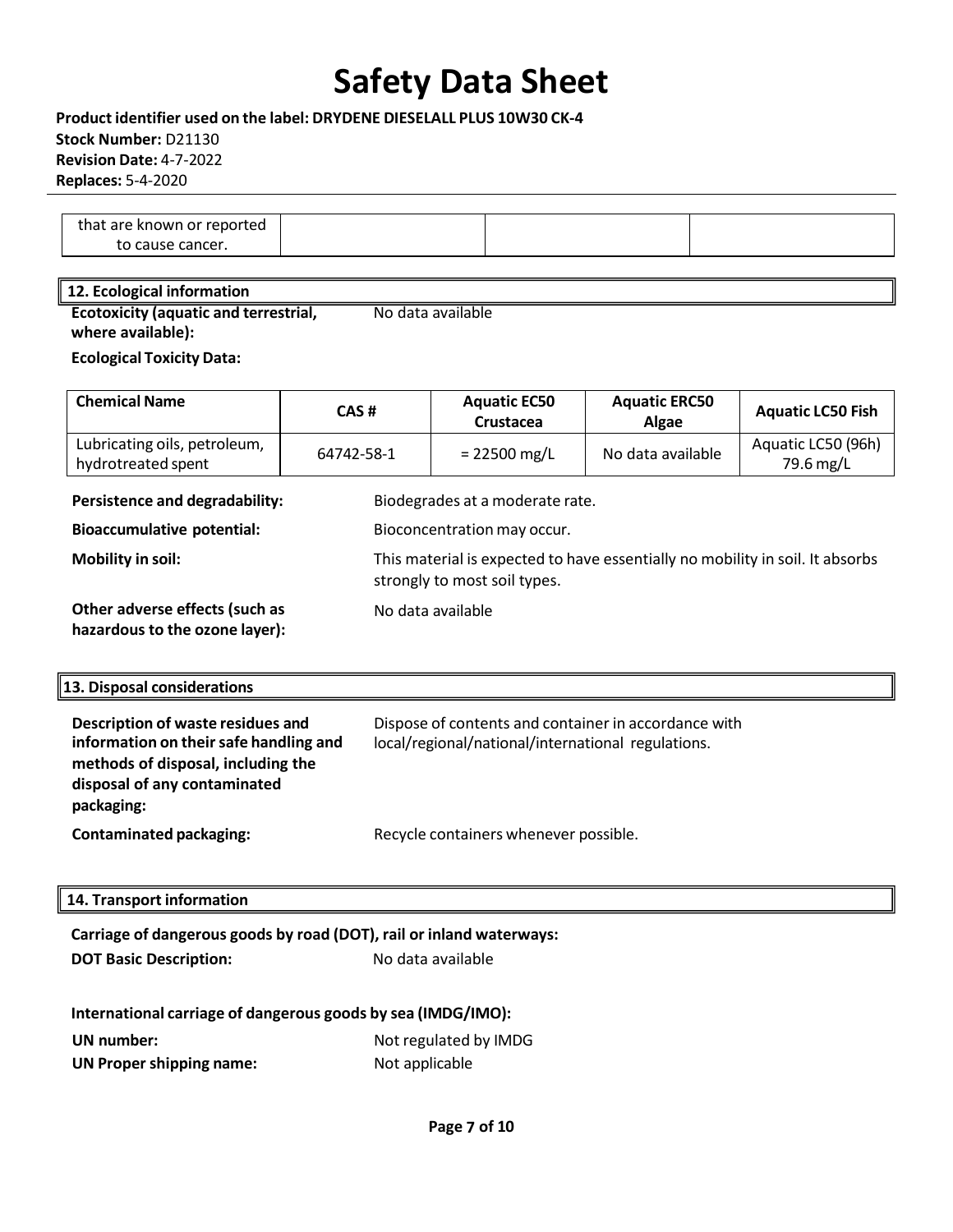**Product identifier used on the label: DRYDENE DIESELALL PLUS 10W30 CK-4 Stock Number:** D21130 **Revision Date:** 4-7-2022 **Replaces:** 5-4-2020

| Transport hazard class(es):<br>Packing group, if applicable:                                                                                                                  | Not applicable<br>Not applicable |
|-------------------------------------------------------------------------------------------------------------------------------------------------------------------------------|----------------------------------|
| International carriage of dangerous goods by air (IATA):                                                                                                                      |                                  |
| UN number:                                                                                                                                                                    | Not regulated by IATA            |
| <b>UN Proper shipping name:</b>                                                                                                                                               | Not applicable                   |
| Transport hazard class(es):                                                                                                                                                   | Not applicable                   |
| Packing group, if applicable:                                                                                                                                                 | Not applicable                   |
| Environmental hazards (e.g., Marine<br>pollutant (Yes/No)):<br><b>Transport in bulk (according to Annex II</b>                                                                | Yes<br>No data available         |
| of MARPOL 73/78 and the IBC Code):                                                                                                                                            |                                  |
| Special precautions which a user needs<br>to be aware of or needs to comply with<br>in connection with transport or<br>conveyance either within or outside<br>their premises: | No data available                |

| 15. Regulatory information |  |  |  |  |  |
|----------------------------|--|--|--|--|--|
|----------------------------|--|--|--|--|--|

### **Safety, health and environmental regulationsspecific for the product in question:**

**TSCA Status:** All components of this material are on the US TSCA Inventory or are exempt.

#### **Regulated Components:**

| <b>Chemical Name</b>   | CAS#       | <b>CERCLA</b> | Sara EHS | <b>Sara 313</b> | U.S. HAP |
|------------------------|------------|---------------|----------|-----------------|----------|
| Petroleum distillates, |            |               |          |                 |          |
| hydrotreated heavy     | 64742-54-7 | N             | N        | Ν               | N        |
| paraffinic             |            |               |          |                 |          |
| Lubricating oils,      |            |               |          |                 |          |
| petroleum,             | 64742-58-1 | Ν             | N        | Ν               | N        |
| hydrotreated spent     |            |               |          |                 |          |
| Petroleum distillates, |            |               |          |                 |          |
| solvent dewaxed        | 64742-65-0 | Ν             | N        | Ν               | N        |
| heavy paraffinic       |            |               |          |                 |          |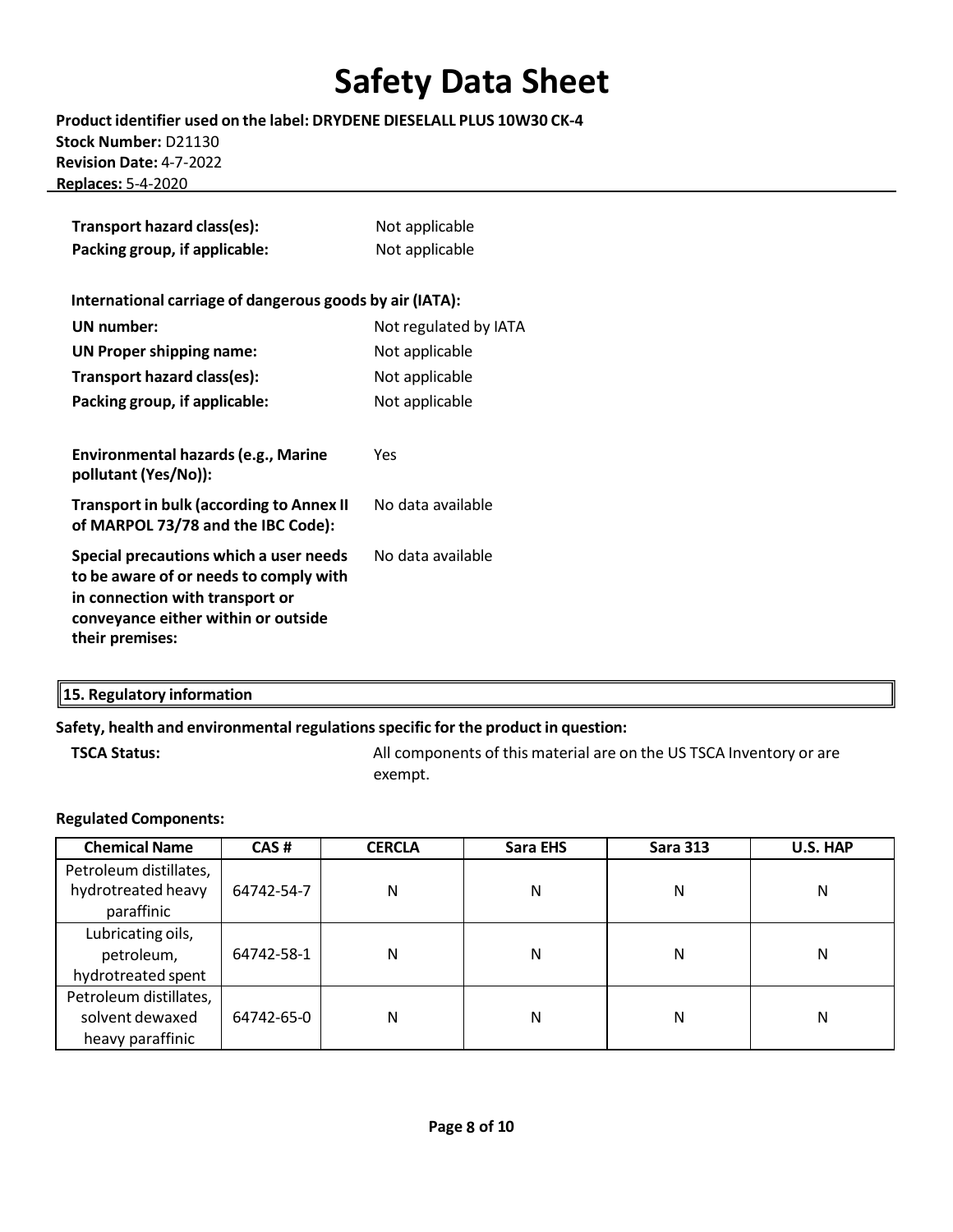**Product identifier used on the label: DRYDENE DIESELALL PLUS 10W30 CK-4 Stock Number:** D21130 **Revision Date:** 4-7-2022 **Replaces:** 5-4-2020

| <b>Chemical Name</b>                                          | CAS#       | <b>California Prop</b><br>65 - Cancer | <b>California Prop</b><br>65 - Dev. Toxicity | <b>California Prop</b><br>65 - Reprod fem | <b>California Prop</b><br>65 - Reprod male |
|---------------------------------------------------------------|------------|---------------------------------------|----------------------------------------------|-------------------------------------------|--------------------------------------------|
| Petroleum distillates,<br>hydrotreated heavy<br>paraffinic    | 64742-54-7 | Ν                                     | N                                            | Ν                                         | Ν                                          |
| Lubricating oils,<br>petroleum,<br>hydrotreated spent         | 64742-58-1 | Ν                                     | N                                            | Ν                                         | Ν                                          |
| Petroleum distillates,<br>solvent dewaxed<br>heavy paraffinic | 64742-65-0 | Ν                                     | N                                            | Ν                                         | Ν                                          |

| <b>Chemical Name</b>   | CAS#       | <b>Massachusetts</b><br><b>RTK List</b> | <b>New Jersey</b><br><b>RTK List</b> | Pennsylvania<br><b>RTK List</b> | Rhode<br><b>Island RTK</b><br>List | Minnesota<br><b>Hazardous</b><br><b>Substance</b><br>List |
|------------------------|------------|-----------------------------------------|--------------------------------------|---------------------------------|------------------------------------|-----------------------------------------------------------|
| Petroleum distillates, |            |                                         |                                      |                                 |                                    |                                                           |
| hydrotreated heavy     | 64742-54-7 | Ν                                       | N                                    | N                               | N                                  | N                                                         |
| paraffinic             |            |                                         |                                      |                                 |                                    |                                                           |
| Lubricating oils,      |            |                                         |                                      |                                 |                                    |                                                           |
| petroleum,             | 64742-58-1 | N                                       | N                                    | N                               | N                                  | N                                                         |
| hydrotreated spent     |            |                                         |                                      |                                 |                                    |                                                           |
| Petroleum distillates, |            |                                         |                                      |                                 |                                    |                                                           |
| solvent dewaxed        | 64742-65-0 | N                                       | N                                    | N                               | N                                  | N                                                         |
| heavy paraffinic       |            |                                         |                                      |                                 |                                    |                                                           |

| $\parallel$ 16. Other information, including date of preparation or last revision. |                                                                                                                                                      |  |  |  |  |
|------------------------------------------------------------------------------------|------------------------------------------------------------------------------------------------------------------------------------------------------|--|--|--|--|
| <b>SDS Prepared by:</b>                                                            | Technical department                                                                                                                                 |  |  |  |  |
| <b>Revision Date:</b>                                                              | 4-7-2022                                                                                                                                             |  |  |  |  |
| <b>Revision Number:</b>                                                            | 1.3                                                                                                                                                  |  |  |  |  |
| <b>Reason for revision:</b><br><b>References:</b><br>Other Info:                   | Address update<br>No data available<br>No data available                                                                                             |  |  |  |  |
| Disclaimer:                                                                        | This safety data sheet and the information it contains is offered to you in<br>good faith as accurate. We have reviewed any information contained in |  |  |  |  |